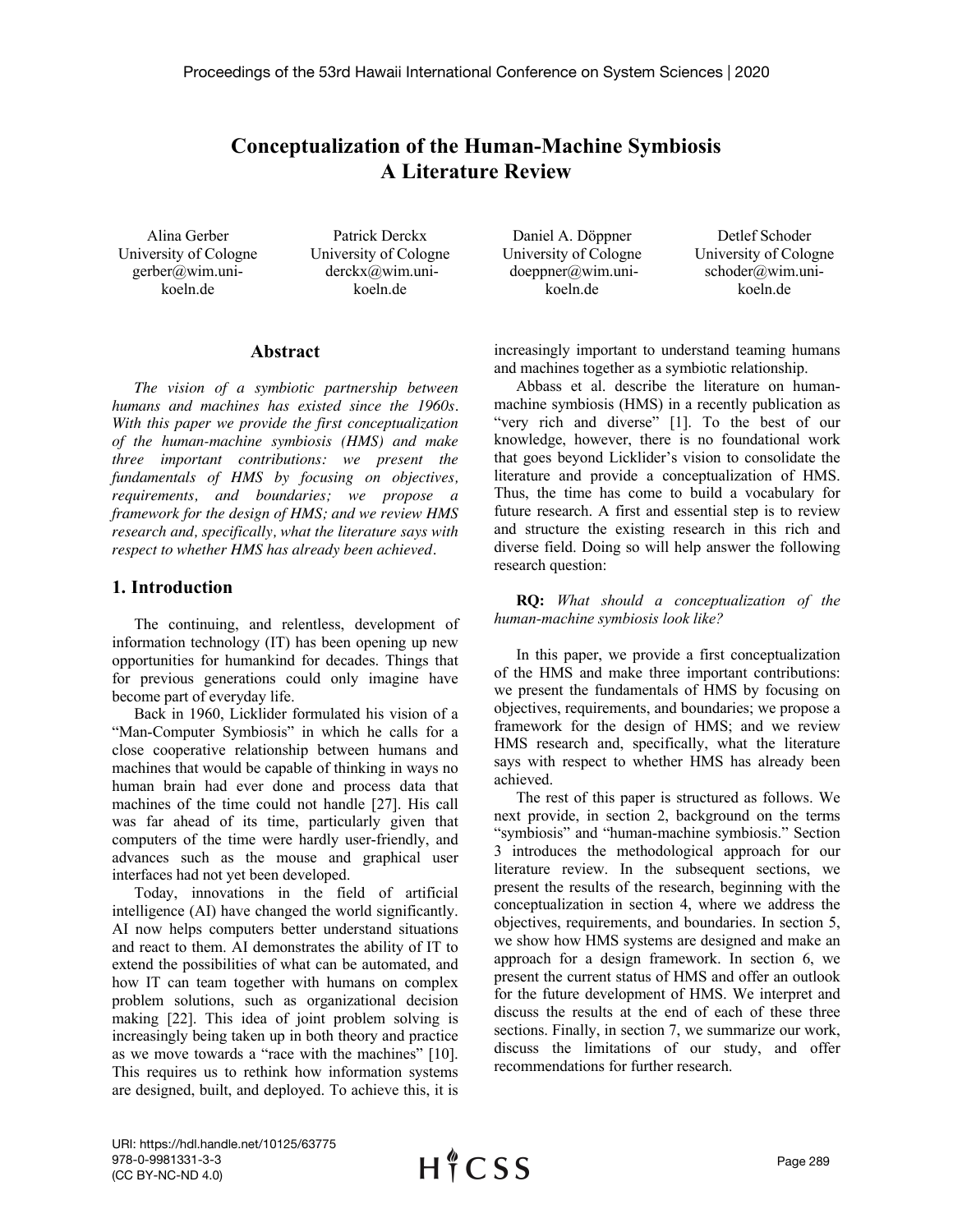# **2. Background**

# **2.1. Symbiosis**

Botanist Anton de Bary introduced the term symbiosis in 1879 to describe any type of coexistence of different organisms [5]. Since then, symbiosis has been adopted by other sciences, such as psychology [28]. Licklider made use of the definition from biology and was the first to extend the term to non-biological artifacts [27, 40]. Several authors emphasize that Licklider' made metamorphic use of the term symbiosis, since computers are not living entities [17, 18]. In the literature, however, the term symbiosis is no longer restricted to organisms, but has been extended to non-living entities, including machines, as possible actors in symbiotic relationships [9, 11]. Hence, machines can be part of a symbiotic relationship. Humans and machines are, therefore, referred to as actors rather than organisms in the sections that follow.

De Bary suggests that not every form of symbiosis can be treated equally because they have different objectives within the relationship. He specifically mentions two: parasitism, a relationship in which only one actor (the parasite) benefits from living together; and mutualism, a symbiotic relationship in which both actors benefit as partners. Symbiosis is often referred to in that mutual form [21, 36]. Didakis points out that this interpretation also applies in connection with HMS [12]. Griffith even emphasizes explicitly that the term symbiosis can be used only in the case of coequality of the partners [18].

For the evaluation in this literature study, the term symbiosis is equated with the definition of mutual symbiosis. This assumption is relevant because it defines symbiosis as pursuing a common objective.

#### **2.2. Human-Machine Symbiosis**

From a morphological perspective, the term human-machine symbiosis further develops Licklider's terminology of a Man-Computer Symbiosis. and is a compound consisting of three words. For the elaboration of the meaning of the term, it is divided into its three components [6]:

- Human: we use the gender-neutral term more common today [18].
- § Machine: defined as "an apparatus, consisting of a number of interrelated parts, constructed to perform a task" [50], which thus encompasses not only computers and software but also allows for including other technological developments such as robots, smartphones and virtual reality glasses [29].

§ Symbiosis: the coexistence of actors of different kinds for mutual benefit.

Together the three words form the term humanmachine symbiosis. Accordingly, HMS is the coexistence of the human and machine actors for mutual benefit. This covers all aspects of Licklider's Man-Computer Symbiosis, but is also adapted to today's technologies and terminologies.

HMS distinguishes itself from other humanmachine relationships precisely because of the partnership and mutual benefit. In the symbiosis, the human and the machine benefit primarily from the fact that "both parties [become] smarter over time" [24]. Whereas the machine would not even exist without the human being, and needs continual input to function properly [13], the human has in many ways become dependent on the machine for its efficiency, for example, in calculations [15, 24].

# **3. Method**

In this study, we conducted a concept-oriented and systematic literature search based on Okoli and Schabram as well as Webster and Watson [32, 46]. The search process consists of two steps. In both, we screened the titles and abstracts of articles we found to identify the relevant ones (literature filtering). The criterion for relevance was that at least one of the following must be addressed in the paper: (1) HMS itself; (2) the objectives of HMS; and/or (3) the design of HMS. As no uniform conceptualization of HMS yet exists, we included only those papers that explicitly use the term symbiosis. In addition, we limited our selection to peer-reviewed publications.

The first step involved a forward search from Licklider's Man-Computer Symbiosis. The article was cited 1987 times. After the literature filtering, we identified 16 titles (including Licklider) as relevant. In a second step, six databases (ProQuest, AISeL, ACM DL, EBSCOhost, IEEE Xplore, ScienceDirect) are searched for "(man OR human) AND (machine OR computer OR technology) AND symbio\*," resulting in 688 articles found. After the literature filtering, this was reduced to 13 publications. We then found another 7 titles by forward and backward search. In the end, our search yielded 36 publications.

We structured the relevant papers with the help of a concept matrix. To identify the concepts, we applied the principles of Grounded Theory as proposed by Wolfswinkel et al. (2013) [47]. The individual papers were successively screened and open coding was applied. Open coding facilitates the identification, naming, and summary of concepts through repeated analysis of the texts. The content of a concept is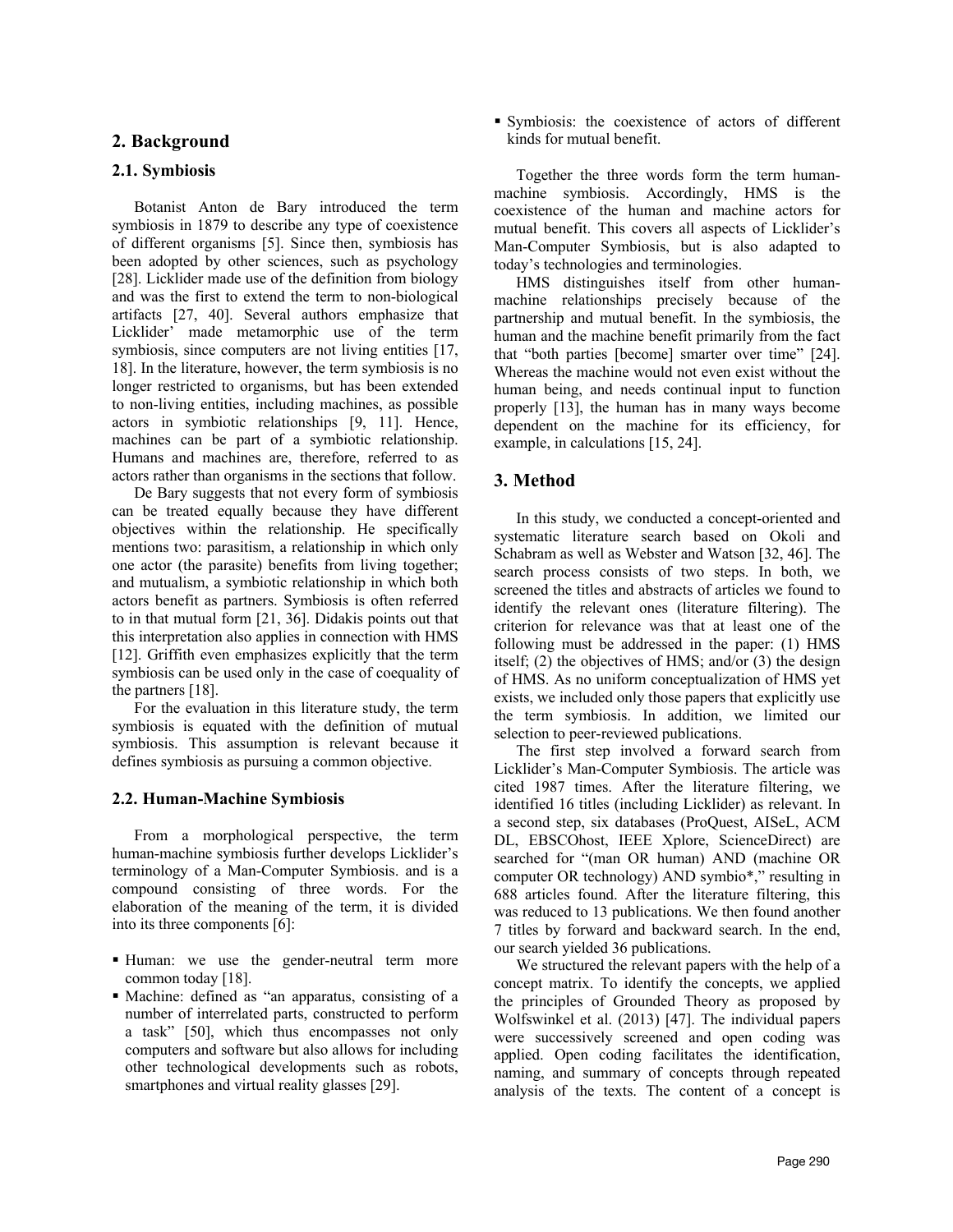determined by the so-called properties. We identified six concepts: objectives, requirements, boundaries, design, current state, and future of HMS. For greater clarity, we grouped the concepts into categories that capture groups of concepts. These can be either previously studied concepts or new concepts that emerge as logical when thinking through the grouping of the concepts identified.

Employing this method, we developed three categories to describe what is included by the authors of the papers:

- § Fundamentals: includes as concepts the objectives, requirements, and boundaries of HMS.
- § Design: includes guidelines for the development of HMS.
- § State: addresses the state of HMS. A distinction is made between discussing the current state and projecting a future state.

# **4. Fundamentals of HMS**

#### **4.1. Objectives**

HMS has a mutualistic character, therefore mutual benefits from the relationship can be assumed. This is shown in set of objectives discussed below.

One of these objectives is to create an *effective system*, the achievement of which requires that human and machine are not considered individually but rather as a unit in the form of a system [23]. The system becomes effective by combining the strengths of both actors to achieve what was previously unattainable for the individual [12, 13, 20].

This effectiveness stems further from the fact both human and machine are optimized as a whole towards a *common goal* [20, 33]. Cooperation is the focus of an effective system, aimed at optimally bundling all capabilities [38] in order to implement a perfect, dynamic division of tasks [33]. *Overcoming human restrictions* is another focus [15, 19]. The machine improves and expands human capabilities [29]. Furthermore, the technology supports and HMS creates new possibilities and approaches for problem solving [4, 19].

The ideal use of resources is another objective [33], with the focus on the *temporal aspect*. Maier et al. argue that HMS can reduce the time needed to solve problems [29]. Improving human capabilities optimizes processing time and goals can be reached more quickly [31].

Licklider formulated the effective system and the time factor as essential objectives of Man-Computer Symbiosis, postulating that the symbiosis would solve impossible and unimaginable problems and produce time-saving results [27]. The literature concurs.

A third main objective of HMS is to create *humanlike communication* and interaction, which is crucial to enable actors to accept each other as equal partners [39]. Humanlike communication includes both verbal (spoken and written language) and non-verbal communication (gestures, facial expressions, emotions) [40, 44]. The machine has to understand the different aspects of human communication and use them in an exchange with the human.

A final aspect the literature highlights is that HMS *goes beyond automation* [24] to provide a solution when automation alone is not sufficient [34]. As this appears in only three publications, we do not regard it to a main HMS objective.

| Main Objective |                             | Adelé & Brangier (2013) | Arbib (1976) | Boff (2006) | Brangier & Hammes-Adelé (2011) | Cesta et al. (2016) | Didakis (2012) | Döppner et al. (2016) | Ferreira et al. (2014) | Gamberini & Spagnolli (2017) | Haasbroek (1993) | Hale & Kasper (1989) | Hollnagel (1984) | Jacucci et al. (2014) | Jarrahi (2018) | Licklider (1960) | Maier et al. (2018) | Mourad & Tewfik (2018) | Parker & Pin (1987) | Parsons (1970) | Saeed et al. (2015) | Sanchez & Principe (2009) | Sandini et al. (2018) | Sato et al. (1996) | Scriabin et al. (1995) | $\text{Sun} (2017)$ |
|----------------|-----------------------------|-------------------------|--------------|-------------|--------------------------------|---------------------|----------------|-----------------------|------------------------|------------------------------|------------------|----------------------|------------------|-----------------------|----------------|------------------|---------------------|------------------------|---------------------|----------------|---------------------|---------------------------|-----------------------|--------------------|------------------------|---------------------|
|                | effecitve system            |                         |              | $\mathbf x$ |                                | $\mathbf x$         | $\mathbf x$    | $\mathbf x$           | $\mathbf x$            | $\mathbf x$                  |                  | x                    |                  |                       |                |                  |                     | $\mathbf x$            |                     |                |                     | x                         |                       |                    |                        | $\mathbf x$         |
|                | common goal                 |                         |              |             |                                | x                   |                |                       |                        | $\mathbf x$                  |                  | $\mathbf x$          | $\mathbf x$      |                       |                | $\mathbf x$      |                     |                        | $\mathbf x$         |                | $\mathbf x$         | $\mathbf x$               | $\bf{x}$              |                    | $\mathbf x$            | x                   |
|                | human limits                | $\mathbf{x}$            | $\mathbf x$  |             | x                              |                     |                |                       | $\mathbf x$            |                              | x                |                      |                  |                       | x              |                  | $\mathbf x$         |                        |                     |                |                     |                           |                       |                    |                        | $\mathbf x$         |
|                | time saving                 |                         |              |             |                                |                     |                |                       |                        | X                            |                  |                      |                  |                       | x              | $\mathbf x$      | $\mathbf x$         | $\mathbf x$            |                     |                |                     | $\mathbf x$               |                       |                    |                        |                     |
| 3              | human-like<br>communication |                         |              |             | $\mathbf x$                    |                     |                |                       |                        |                              |                  |                      |                  |                       |                |                  |                     | $\mathbf x$            |                     |                |                     | $\mathbf x$               | $\bf{x}$              | $\mathbf x$        |                        | x                   |
|                | not automation              |                         |              |             |                                |                     |                |                       |                        |                              |                  |                      |                  | x                     | $\mathbf x$    |                  |                     |                        |                     | x              |                     |                           |                       |                    |                        |                     |

**Table 1: Objectives of HMS**

In his 1960 work, Lickider described the achieving of previously unattainable goals by working together in an effective system, saving time, and employing human-like communication as resulting in the optimal efficiency of the system of human and machine. Table 1 summarizes which papers from our literature search address the objectives just discussed.

#### **4.2. Requirements**

As a consequence of the different priorities for an effective system (section 4.1), the requirements of HMS also differ. A distinction can be made between requirements for the actors, the system and the machine.

Different arguments can be found for the *number of actors* involved in HMS. Even if not made explicit in the papers, in most cases we are talking about one human and one machine. Three papers specifically highlight this 1:1 relationship [11, 39, 42]. Xu et al., however, postulate that a limit of only two actors is not suitable for grid computing [48]. Lessiter et al. argue that symbiosis has no limit in the number of actors [26]. As there is no definite consensus, we assume a 1:1 relationship.

There is consensus, though, regarding the *role of the machine* in the relationship. The machine is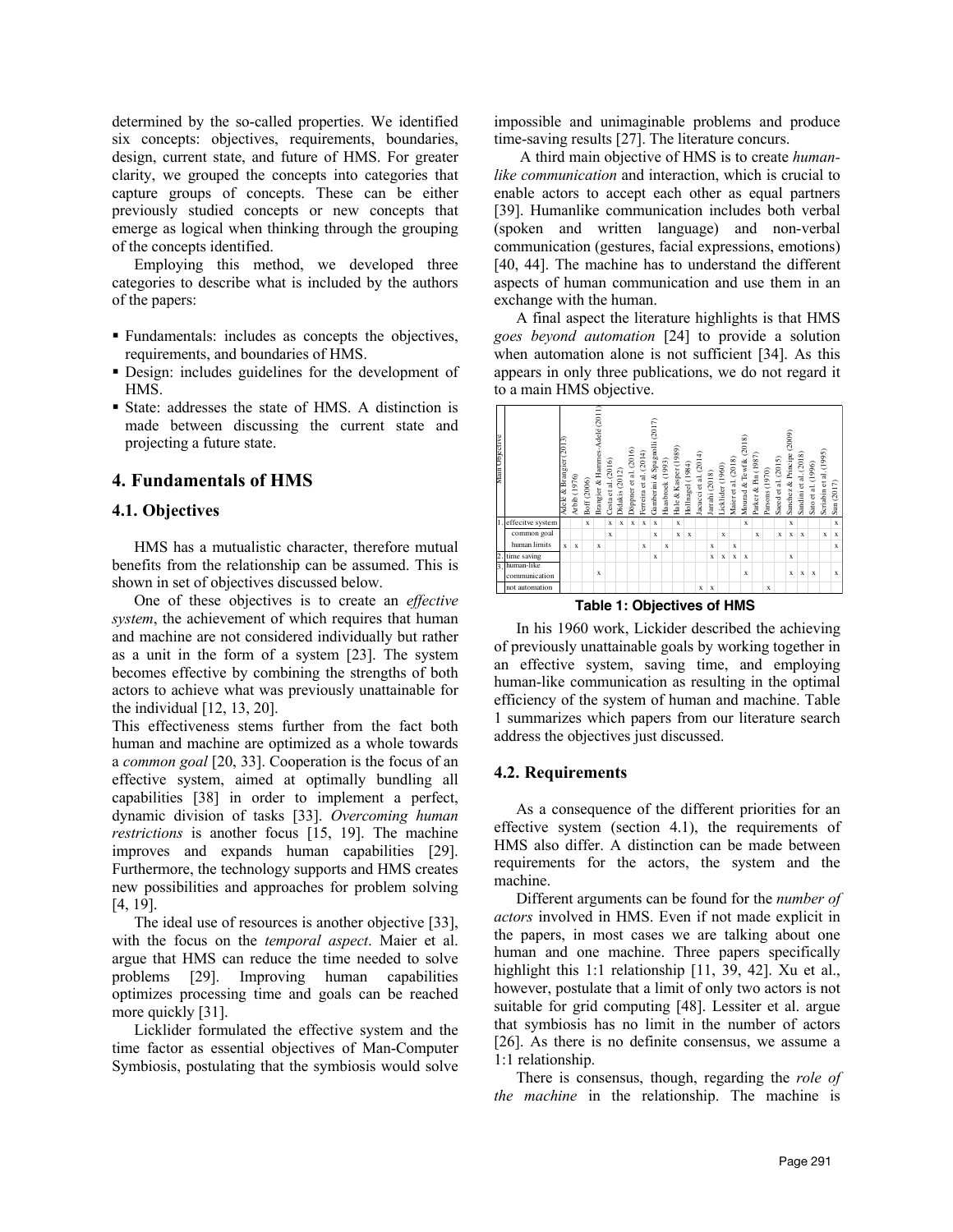regarded as a partner in an equal position [2, 24]. This is reflected in a balance of power: an optimal HMS operates without superior control by either side [40]. This suggests that technology supports humans but should not be seen by people as a mere means to an end. Petriu et al. formulate this as a constant change in the roles of the two actors, alternating between partner and assistant [35].

How the human perceives HMS is important. It is the interaction as partners that generates the effectiveness of HMS [24]. To employ the full potential of HMS, there must be more than simple acceptance of the machine from the human side [2]. Having the human see the machine as a partner is made possible by creating the relationship instinctively and naturally [8]. The "human friendliness" that is thus created [41], which enables not only user-friendly handling but also instinctive handling of the machine, is an essential characteristic of symbiosis. HMS is, therefore, characterized by a relationship with a *natural character*.

There are requirements for the system in addition to those for the relationship. Twelve papers emphasize that the system in HMS must be *dynamic* [2, 13]. In concrete terms, this means that both humans and machines must be able to adapt to new situations in real time [39]. All actors must play several clearly defined roles, and must also be able to learn in any context [21, 38]. The latter presupposes that all actors are regarded as intelligent [4, 21, 45]. It is further emphasized that machines must not only act based on rules, but must also possess and master creativity and intuitive action [24].

The requirement for a dynamic system necessitates the *optimal use of resources*. For example, there must be a clear division of tasks within the HMS to enable the creation of timely solutions [19, 25]. The focus must be on the effectiveness of the entire system, not on the individual [8]. Storage capacity matters as well. While the literature does not specify orders of magnitude, there is an emphasis that storage capacity

must be sufficient large so as not to be a limit for the system [8].

Finally, the literature establishes three concrete requirements for the machine. The first is *space awareness*. Although a large part of human-machine interaction takes place in a virtual space, the human is always in the physical world [41]. The machine must have an awareness of the human environment so it can react to changes in that environment [40]. Furthermore, if the machine (e.g., a robot) is to interact with humans in the real world, it must be mobile and able to move in the human environment [35, 40].

The second requirement is *representation*. In addition to awareness of the environment, the machine must also have an understanding of the actors and the system [39]. This requires that the machine possess a model or profile of the human, the machine itself, and the system in which data can be collected [23, 44]. This will allow the machine to respond optimally to all interactions, and to gain new insights [11, 31]. This representation, as the literature emphasizes in particular, can be successful only if there is constant transparency [23, 44], that is, if the machine discloses what data it collects and possesses and humans are not allowed to withhold any information [23]. In this context, security is a decisive factor [38]. Data security is the condition for transparency within the system.

*Communication*, the third requirement, is a decisive quality factor in HMS [14].When Licklider formulated the Man-Computer Symbiosis in 1960, there was not even a computer mouse to use for input [40]. Today, input via keyboard, mouse, touch screen, and voice are all easy, and output is via user-friendly GUI [23]. Nevertheless, this form of communication is not sufficient for complete HMS [21, 30], since human communication is not only verbal and gesture-rich, but is also context-dependent and emotionally shaped [21, 45]. The machine must, therefore, understand all these facets of human communication if it is to interact with people smoothly and effortlessly. This places high demands on communication in an HMS, since

|          |                          | $\sim$<br>201<br>Brangier<br>ళ<br>Adelé | (2003)<br>Anderson | Boff (2006) | (2011)<br>delé<br>ళ<br>Brangier<br>Hammes- | ଚ<br>(201)<br>Cesta et al. | (2012)<br>Didakis | (2016)<br>et al.<br>Döppner | (1980)<br>Eason | Haasbrock (1993) | 89)<br>& Kasper (19<br>Hale. | (1984)<br>Hollnagel | ډ<br>$\frac{1}{2}$<br>ವ.<br>đ<br>acucci | (2018)<br>Jarrahi | (2002)<br>esh et al. | ╤<br>al. (20)<br><b>Lessiter</b> et | (1960)<br><b>Licklider</b> | S)<br>(201)<br>ಸ<br>ಕ<br>Maier | (1989)<br>Manheim ( | (2018)<br>Tewfik<br>Mourad & | Parker & Pin (1987) | (2008)<br>$\ddot{a}$<br>ಕ<br>Petriu | (2016)<br>Ren | (2015)<br>ਜ਼<br>ಕ<br>Saeed | (2009)<br>Principe<br>శ<br>Sanchez | et al. (2018)<br>Sandini | (1996)<br>ಸ<br>đ<br>Sato | (2008)<br>Schalk | (1995)<br>et al.<br>Scriabin | Sheth et al. (2016) | et al. (2017)<br>Spagnolli | Ļ<br>201<br>Sun | (2004)<br>ಷ<br>đ<br>Ř, |
|----------|--------------------------|-----------------------------------------|--------------------|-------------|--------------------------------------------|----------------------------|-------------------|-----------------------------|-----------------|------------------|------------------------------|---------------------|-----------------------------------------|-------------------|----------------------|-------------------------------------|----------------------------|--------------------------------|---------------------|------------------------------|---------------------|-------------------------------------|---------------|----------------------------|------------------------------------|--------------------------|--------------------------|------------------|------------------------------|---------------------|----------------------------|-----------------|------------------------|
|          | number of actors         |                                         |                    |             |                                            | X                          |                   |                             |                 |                  |                              |                     |                                         |                   |                      | $\mathbf x$                         |                            |                                |                     |                              |                     |                                     |               |                            | x                                  |                          |                          |                  | X                            |                     |                            |                 | $\mathbf x$            |
| relation | role of the machine      | $\mathbf{x}$                            |                    |             | $\mathbf{x}$                               |                            |                   |                             |                 |                  |                              | $\mathbf x$         |                                         | $\mathbf x$       |                      |                                     | X                          |                                |                     |                              |                     | X                                   |               |                            | x                                  | $\mathbf x$              |                          |                  | $\mathbf x$                  |                     |                            | x               |                        |
|          | natural character        | X                                       | x                  | $\mathbf x$ |                                            |                            |                   |                             |                 |                  | $\mathbf{x}$                 |                     | x                                       | X                 |                      | x                                   | X                          |                                |                     | X                            |                     |                                     |               |                            | $\mathbf x$                        |                          | x                        |                  |                              |                     |                            |                 |                        |
| system   | dynamic                  | $\mathbf x$                             |                    |             | X                                          | $\mathbf x$                |                   | $\mathbf{x}$                | $\mathbf x$     |                  |                              |                     |                                         | x                 |                      |                                     |                            |                                | $\mathbf x$         | x                            | x                   | $\mathbf x$                         |               | $\mathbf x$                | x                                  | $\mathbf x$              |                          |                  | x                            | $\mathbf x$         |                            | x               |                        |
|          | optimal use of resources |                                         |                    | $\mathbf x$ |                                            | X                          |                   | $\mathbf x$                 |                 | $\mathbf x$      |                              |                     |                                         |                   | $\mathbf x$          |                                     |                            |                                |                     |                              |                     |                                     |               |                            | $\mathbf x$                        |                          |                          |                  |                              |                     | $\mathbf x$                |                 |                        |
|          | space awareness          |                                         |                    |             |                                            | X                          |                   |                             |                 |                  |                              |                     |                                         |                   |                      |                                     |                            | X                              |                     |                              |                     | $\mathbf x$                         |               |                            | x                                  | $\mathbf x$              |                          |                  |                              |                     |                            |                 |                        |
| machine  | representation           |                                         |                    |             | X                                          | x                          |                   |                             |                 |                  |                              |                     | х                                       | x                 | x                    |                                     |                            | X                              |                     |                              |                     |                                     | X             | x                          | x                                  | x                        |                          |                  |                              |                     |                            | $\mathbf{x}$    | $\mathbf{x}$           |
|          | natural communication    |                                         |                    | x           |                                            |                            | x                 |                             | x               | x                |                              | x                   | x                                       | x                 | x                    |                                     |                            |                                | X                   |                              |                     | x                                   |               |                            |                                    | x                        | x                        | x                |                              |                     | x                          | x               |                        |

**Table 2: Requirements of HMS**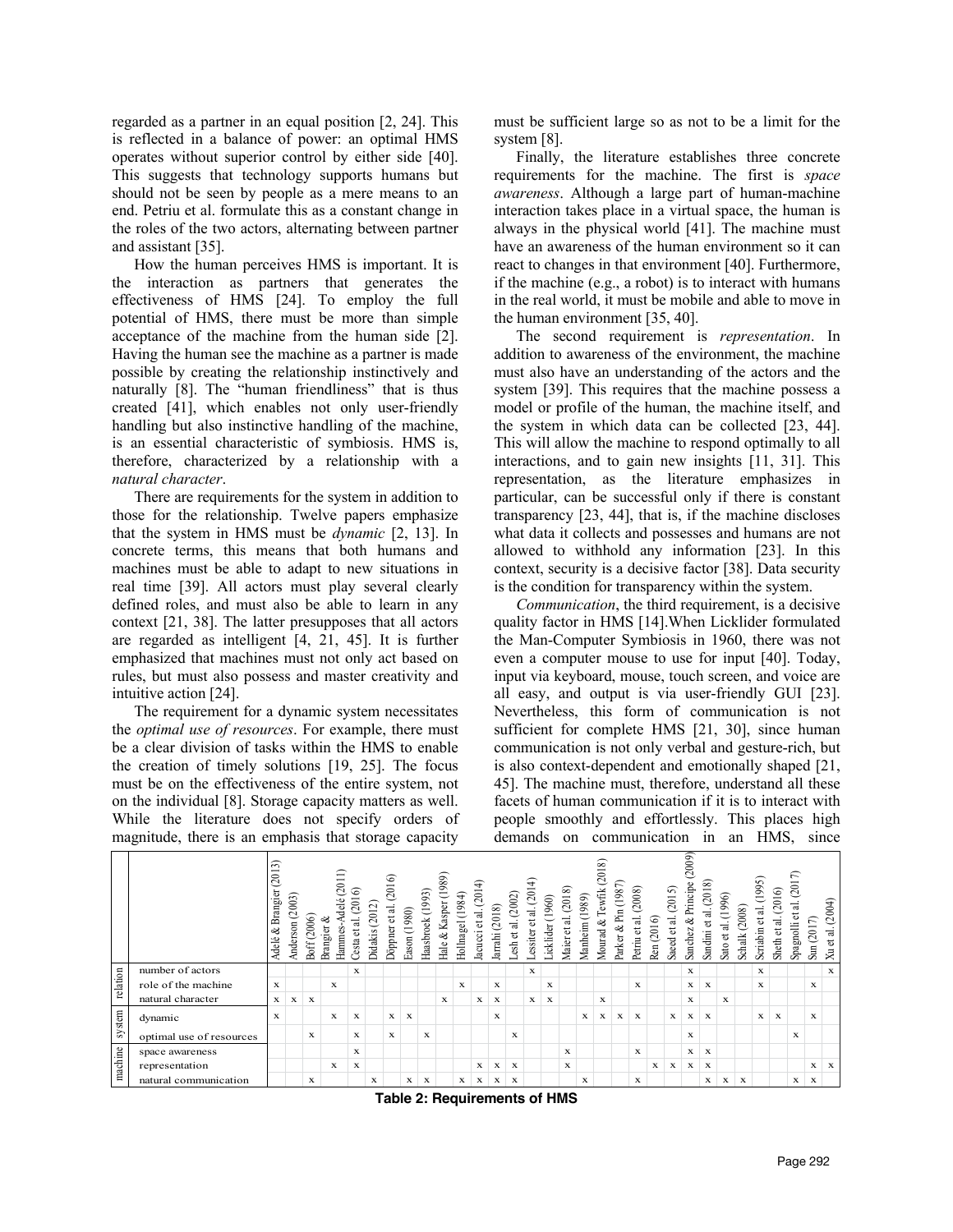misinterpretation represents a large potential for error.

Table 2 correlates the eight requirements to the papers in our literature review. Each requirement is represented in enough papers to suggest that all of them must be considered when designing HMS. However, the diversity of focal points suggests that context matters. Space awareness and natural communication are particularly important for mobile machines, since they move in the physical world and interact with humans. A software program that calculates and provides information on life-support measures in medicine, for instance, depends more on correct representation with complete and up-to-date data.

# **4.3. Boundaries**

The concept of boundaries is least represented in the literature; it appears in only eight of the papers in our search. Nevertheless, understanding boundaries is indispensable, as they determine the cases in which HMS cannot be achieved or is not the optimal solution.

The most frequently cited cause of failure in trying to achieve HMS is lack of trust in the machine. It must, therefore, be an aim for the human to understand the machine's behavior so that trust can be established [45]. A person can trust the machine only if that person knows how the machine works and arrives at its results [24]. Otherwise, HMS cannot be achieved.

However, symbiosis also holds great dangers because of its requirement for transparency and openness. Jacucci et al. argue that much personal and sensitive data are exchanged in HMS and that the risk of misuse is particularly high [23]. They conclude that for this reason HMS can be used only when data security is guaranteed.

|                              | Boff (2006) | Brangier & | Hammes-Adelé | Cesta et al. (2016) | Döppner et al. (2016) | Haasbroek (1993) | Jacucci et al. (2014) | Jarrahi $(2018)$ | Sun (2017)  |
|------------------------------|-------------|------------|--------------|---------------------|-----------------------|------------------|-----------------------|------------------|-------------|
| missing trust in the machine |             | X          |              | X                   |                       |                  |                       | X                | $\mathbf x$ |
| data security                |             |            |              |                     |                       |                  | X                     |                  |             |
| freedom of action            | X           |            |              |                     |                       |                  |                       |                  |             |
| laws and guidelines          |             |            |              |                     | X                     |                  |                       |                  |             |
| no clear objective           |             |            |              | X                   |                       | X                |                       |                  |             |

**Table 3: Boundaries of HMS**

In addition, HMS also potentially endangers the identity of the user [8]. Boff sees the danger of humans adapting to the system and losing their identity in the process [8]. He concludes that HMS is implementable only in circumstances where human are not forced to act against their will (freedom of action).

HMS can also reach its limits through its contextdependent use. Some areas always require human control due to laws and guidelines for higher security, for example [13]. This creates a power imbalance between the human and the machine that runs counter to the requirements of symbiosis.

The human factor is another reason for the failure of the system is the human factor. Section 4.1 explains that one objective of HMS is to achieve a common goal. However, it becomes problematic if the human does not have a precise idea of the objective [11, 19].

As Table 3 shows, the literature on HMS boundaries reveals five failure criteria. The factors cover different aspects, but all of them show that HMS is not the optimal solution in each case. The limits can come from the context of the situation, ethical concerns and regulations, as well from the people themselves.

## **4.4. Discussion**

The category fundamentals, which is addressed in all 36 publications, incorporates the differing perspectives that stem from different research areas and integrates them into a uniform understanding of HMS.

The discussion in the papers show that HMS is a goal-oriented relationship between human and machine that benefits both actors in a time-saving manner. The purpose of the relationship is to achieve a clearly defined and common goal that could not be realized individually. The advantage for the actors is the improvement of their own performance by overcoming restrictions (human) and gaining the ability to learn (machine). Although human and machine benefit individually from the relationship, the actors in a successful HMS are regarded as a single unit. Consequently, the overall system and not just the individuals must be constantly optimized, which requires that the system must be designed dynamically to adapt quickly to circumstances and ensure optimal use of resources. Within the system, the actors must be regarded as equal partners that interact intuitively. To ensure that, natural communication and transparent information management are essential components of HMS. HMS can therefore be implemented only in those cases in which the power symmetry is not restricted by, for example, external factors such as laws, data security and the lack of trust in the machine. The literature, however, says nothing about what information and data must be stored concretely. This aspect should be further explored in future research, taking into account that the design of the information needs depends on the HMS application area and that this varies in the different research areas.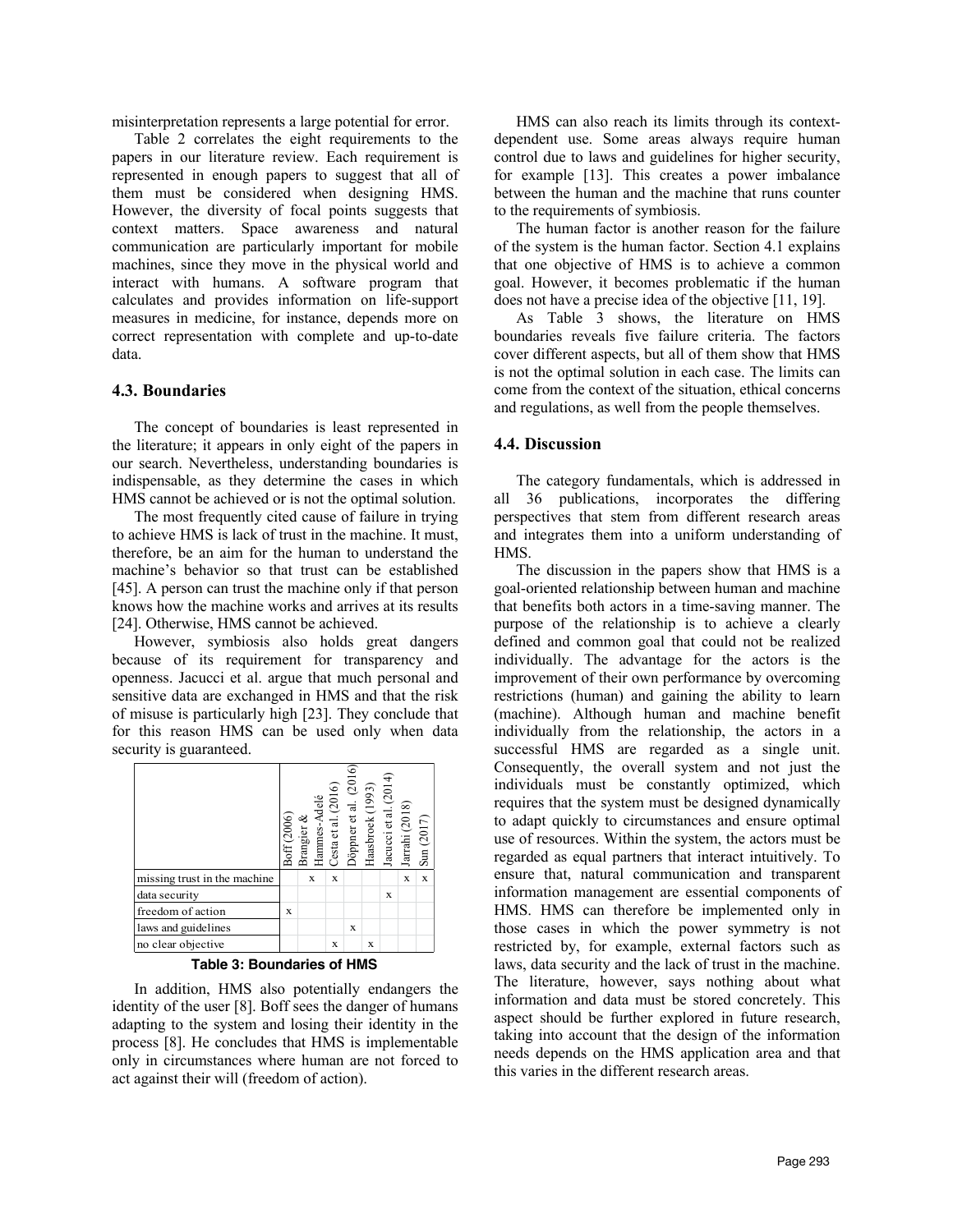# **5. Design of HMS**

As already discussed (section 4.2), symbiosis has different characteristics, and hence there is no uniform, concrete HMS design. Similarities, though, can be found at an abstract level. This section highlights the found *concepts*, as well as the actors **(a),** components **(c)**, and relations **(r)** of our proposed framework.

HMS is typically considered part of *humancentered design* [37, 43], a process focused on user needs [37]. ISO 9241-210 defines the process as "based upon an explicit understanding of users, tasks, and environments," involving users "throughout design and development," and "driven and refined by usercentered evaluation" [49]. This definition should, therefore, be applied as a guideline for HMS.

The requirements for HMS suggest more concrete design specifications. One is *regulated information management* **(c1)**. Jacucci et al. explain that tracking the environment is not sufficient to achieve HMS [23]. The machine also needs to capture human language and feelings [23]. In this way, it can perceive the environment (space awareness) and collect information about the state of the human and itself (representation). This goes hand in hand with the idea that data are collected constantly or at least periodically [17]. This information retrieval process takes place through information and data input by both actors **(r1)** [23, 38, 39]. The models of the human **(c11)** and the machine **(c12)**, which each represent the state of the actors, are extended by a context and a task model [39]. The context model meets the demand for space awareness, that is, the recording of the environment, with the

addition of time and interaction data **(c13)** [25, 35]. The task model, meanwhile, contains all information on the tasks and their process status **(c14)** [11, 25]. HMS must, therefore, be designed in such a way that information is available or can be obtained at any time by the actors **(r2)** [44, 45]. The section above on requirements already elaborated that the machine must store the data needed for this purpose **(r3)** [23, 44].

Another requirement, adaptability for optimal resource use, must also be considered [25]. Five of the papers refer to Fitt's HABA (humans are better at) and MABA (machines are better at) list [16]. As section 4.1 discusses, however, it is important that the partners not only complement each other in their tasks, but function as a unit. That is achieved through *task allocation* [34], which is based on a third component besides the human **(a)** and the machine **(a)** [25] that we refer to as the task allocator **(c2)**. This component is called by different names in the literature, but its purpose is always to coordinate the work dynamically, that is, to distribute the tasks between the actors **(r4)** [11, 14, 33].

Optimal distribution depends on the situation [38]. The task allocator must therefore have access to the information management component so it can obtain the latest status of the actors and current tasks and update the task model if required **(r5)** [11, 38]. The advantage of a task allocator lies in its dynamic aspect, which makes it possible to work quickly and save costs [11, 14, 39].

Table 4 highlights these three aspects of HMS design. Human-centered design is the approach; information management and task allocation are the form of the design. Figure 1 integrates these into a



**Figure 1: General Framework of a HMS System**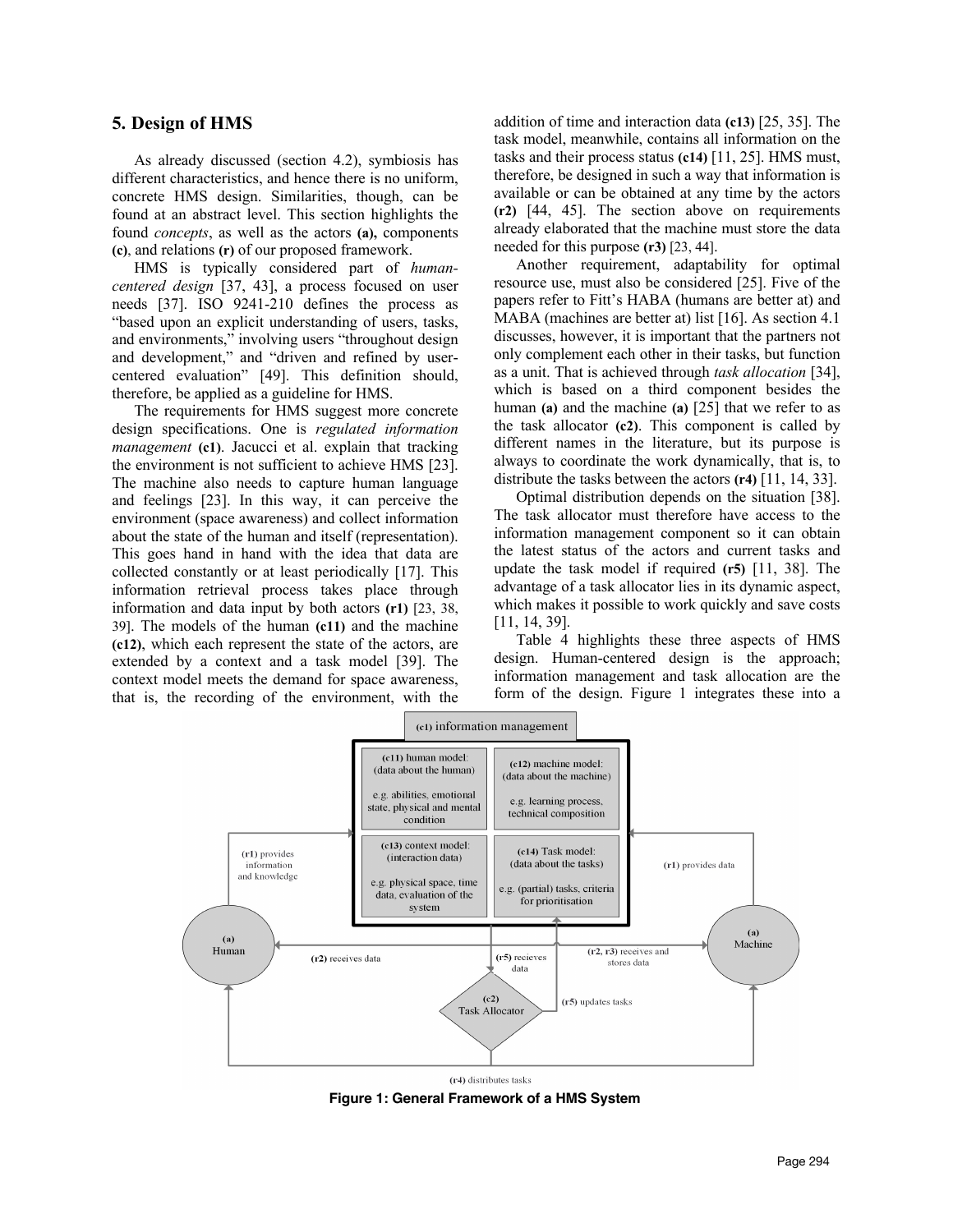proposed framework for the design of an HMS system that comprises a system with two actors, the task allocator, and the information management. Information management consists of four submodels: the *human* and *machine* models contain relevant information on the respective actors; the *context* model contains all information about the interaction between the two; and the *task* model stores information on the tasks of the system and on the criteria for prioritizing those tasks.



#### **Table 4: Design of HMS**

Information management data are stored by the machine and can be retrieved by human and machine at any time. The data for the models are provided by the two actors and are updated and adapted dynamically to ensure that they are current.

The task allocator, which distributes the tasks to the two actors, is another component of the system. It not only takes its data from the task model, but also includes data from all four submodels in the distribution process. The central outsourcing of distribution ensures that human and machine are regarded as one unit and that an optimal decision is made for the efficiency of the system.

## **5.1. Discussion**

While the 18 relevant publications come from different research areas, common features can be found in the components they set out for the design of HMS. Even so, it is noteworthy that there is still no generic framework for the design of HMS in the papers. The framework we propose results from a consideration of all the papers and is therefore not limited to one field of application. Its value lies in the fact that it can be used as a basis for HMS design and can be extended and adapted according to a given situation.

# **6. The State of HMS**

#### **6.1. The Current State of HMS**

In the course of comparing differences and similarities in the literature, we also reviewed authors' assessments of whether HMS has already been achieved. In this section, we consider only those publications that include a direct statement about the implementation status of HMS.

Six papers state that HMS has already been achieved [3, 23]. The authors argue that the development of new technologies automatically leads to new (symbiotic) relationships with machines [3]. In some cases, the papers go so far as to state that the human becomes dependent on the machine and loses certain abilities [9], such as in the case of the growing inability to remember phone number in the presence electronic equivalents of phone books [2]. Such dependence can be transformed into a partnership through proper design and handling [2].

In contrast, five papers argue that these sorts of examples do not yet correspond to HMS [15, 40] because they are not the *effective systems* of HMS [35]. Thus, symbiosis is still in its infancy and requires further development [24].

All in all, as these contrasting positions show, there is no clear explanation of the current state of HMS in the literature. However, the year of publication is relevant. Those from the period 2000 to 2004 uniformly rank HMS as achieved, whereas those from 2005 on have a variety of opinions. The development of technologies may explain these differences. The earlier papers presumed that HMS had been achieved because a symbiotic system had been established with the (limited) technology of that time. From that point on, and especially with the introduction of Web 2.0, the capabilities of the technology expanded rapidly, opening up new and greater possibilities of HMS. The field of research may also explain some of the differences: computer scientist tend to fall in the camp of HMS *achieved*, whereas the other side consists mainly of engineers. This could reflect a view that symbiosis with computers or systems can already be achieved, but that it is not yet possible in the physical world with, for example, robots.

#### **6.2. The Future of HMS**

Beyond their assessments of the current state of HMS, the publications also offer an outlook for the future. Since *cooperation in research* is a key factor in the design of HMS, it is also relevant for the further development of HMS. It is needed to enable progress with respect to aspects that are still missing or are immature, such as dynamic learning and boundaries of HMS [20, 23].

HMS is also relevant with regard to the *workplace of the future*, particularly with respect to so-called Industry 4.0 and automation and the widespread discussion of potential job losses. Above all, the loss of "simple, routine" work and the prospect of a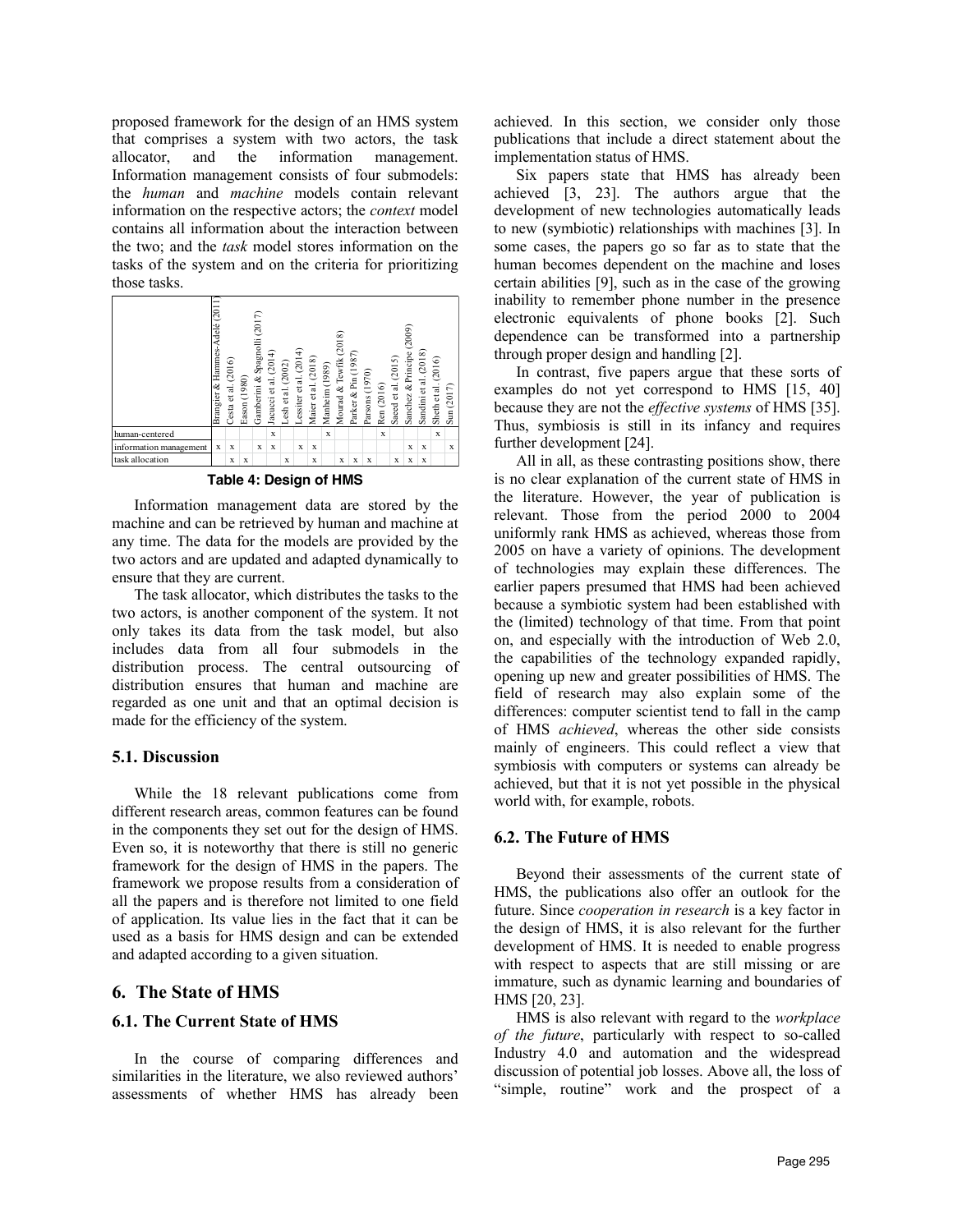technological "singularity" are critical arguments against the symbiotic relationship between human and machine [21]. The papers, however, argue that optimal HMS is not to automate all processes, but that HMS acknowledges that humans possess abilities the machine cannot attain [31].

Finally, some papers *do not see HMS as the final optimal design option* for human-machine interaction. Boff and Sandini et al. explain that in the future the connection should be made not between human and machine but at a more biological level, such as braincomputer symbiosis [8, 40]. Boff goes on to explain that in the next generation of relationships, humans will adapt to the new system at the biological level until human and machine eventually merge [8].

Table 5 summarizes the outlook for HMS, presenting three essential aspects.

|                                          | Anderson (2003) | Arbib (1976) | Boff(2006) | Cesta et al. $(2016)$ | Hale & Kasper (1989) | Hollnagel (1984) | Jacucci et al. (2014) | Jarrahi (2018) | Sanchez & Principe (2009) | Sandini et al. (2018) |
|------------------------------------------|-----------------|--------------|------------|-----------------------|----------------------|------------------|-----------------------|----------------|---------------------------|-----------------------|
| new HMS research for further development |                 | X            |            | X                     | X                    |                  | X                     |                |                           |                       |
| concrete use in the world of work        |                 |              |            |                       |                      | X                |                       | X              |                           |                       |
| transformation into a new concept        | X               |              | X          |                       |                      |                  |                       |                | X                         | X                     |

The investigation of the possible future of HMS does not provide a direct conclusion on the positioning of HMS in the current research literature, but supports the understanding of HMS. The authors' calls for further research and greater cooperation among the various fields confirms the interdisciplinary character of HMS.

Furthermore, explanations on the future development and use of HMS in the workplace highlight that symbiotic relationships will be a critical component in human-machine interaction. This shows that HMS is not only an important research topic, but also that it is increasingly relevant in practice in industry and the future world of work.

#### **6.3. Discussion**

A possible explanation for the differences among the papers is that the achievement of HMS is not always a matter of "has" or "has not" but rather can be found along an implementation spectrum. Since none of the papers make this explicit, further research is needed to specify the number, characteristics, and granularity of what might be varying levels or degrees of HMS.

Nevertheless, some of the publications published in the last 15 years argue that HMS systems do already

exist and express a positive attitude regarding. Studies of the boundaries and future of HMS show, however, that HMS systems are not always an optimal solution. It is therefore necessary to examine each individual possibility for implementation in the context of the HMS objective and conditions.

# **7. Conclusion**

In this work, we have shown by means of a structured literature review that attention to HMS is increasing in the IS community. Aided by work from the last 60 years, we have created a first conceptualization for HMS. We worked out the basic concepts and requirements, have put them in relationship to each other, and have shown what the understanding of HMS looks like in the community. In doing so, we have helped establish a common vocabulary. From that common ground, our conceptualization can be used by IS scientists and practitioners who want to understand HMS.

#### **7.1. Implications**

Our conceptualization contributes to establishing some order to the many different facets of HMS in what is a very diverse literature, thus helping fulfill a need in IS research, where HMS is seen as an "emerging topic" [1]. Our conceptualization makes it possible to examine existing research from a different perspective and, for example, assess whether existing artifacts assigned to collaborative information systems already fulfill the requirements of HMS.

In addition, we have proposed a framework that describes how HMS systems are designed. It can be adapted, extended, and substantiated by IS researchers in the future.

Practitioners can use our work to understand how people and machines can work together in the future. We have given them a means to understand the concepts behind HMS and evaluate whether an HMS system is an option for how it will digitize in the future.

#### **7.2. Limitations and Further Research**

Section 6 discussed the future of HMS in detail. The discussion subsections above mention implications for further research. Here we present some further general research gaps.

To create a first conceptualization of HMS, our work focused closely on the term "symbiosis" and identified literature that uses that specific terms. We suspect that there is further work on collaborative systems in various fields that do not use the term but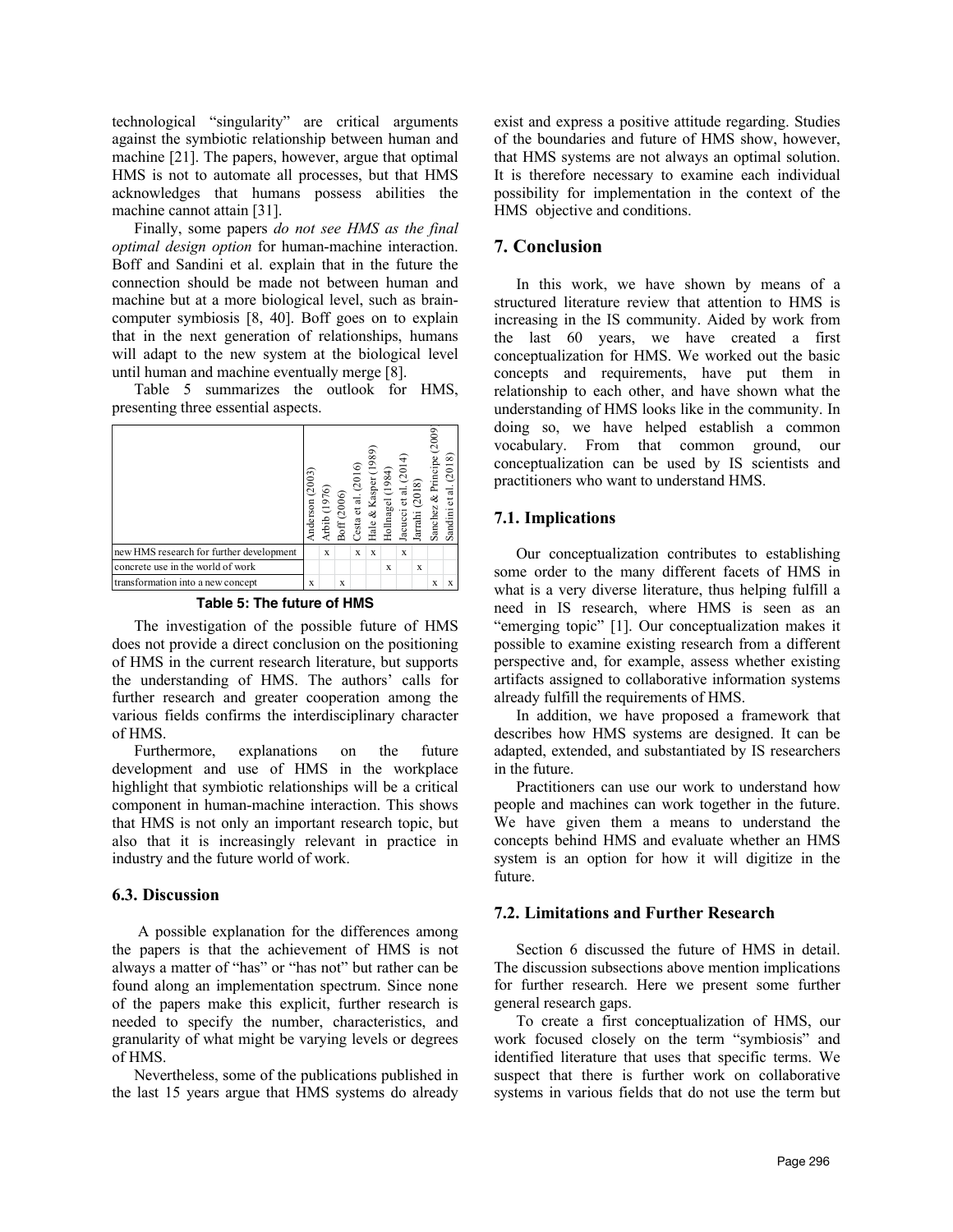still implicitly fulfill all symbiosis requirements. Therefore, it would be interesting to follow up on our work with a broader examination of the literature on collaborative systems, with consideration of our conceptualization.

With respect to the term "machine," our work is at a more meta-level. We have raised Licklider's use of the term "computer" to a more general level to ensure our conceptualization would be independent of instantiations. In our literature search, we uncovered works that focus on the symbiosis between humans and robots, AI, vehicles, and instruments [7, 24, 35, 40]. It is conceivable that there are many other instantiations of HMS. Our inclusion of these four alone should not be seen as biasing our general conceptualization. For future work, it would be interesting to determine what other instantiations do exist, apply our conceptualization to them, and then generalize them again.

We have used our conceptualization to propose an initial framework for how HMS systems are designed. The proposal for the design framework in Section 5 is derived from the literature; we did not set out to prove it in this paper. We would like to encourage researchers to adapt, extend, and prove the framework with quantitative research or perhaps through case studies.

Based on having evaluated the HMS literature and creating our conceptualization, we do not see HMS as a new system type. Rather, HMS can rather be seen as a design philosophy and can be applied to a wide range of different system types in which collaboration could be improved through symbiosis. Further studies should deal with how HMS can be defined in the narrower sense.

Mutual benefit is emphasized as a fundamental goal of HMS. The literature identifies mutual learning as the only real mutual benefit in concrete terms. Future effort should be invested to investigate mutual benefit, especially with regard to the machine. Additional research also needs to focus on the benefit to the human.

Finally, we have not been able to identify any work that addresses the effects of human-machine symbiosis on working with systems or on their effectiveness. This is highly relevant, and should be taken up by the community.

# **8. References**

[1] Abbass, H.A., G. Fogel, and J. Fidock, "Guest Editorial: Special Issue on Human–Machine Symbiosis", *IEEE Transactions on Emerging Topics in Computational Intelligence 2*(4), 2018, pp. 246–248.

[2] Adelé, S., and E. Brangier, "Evolutions in the Human Technology Relationship: Rejection, Acceptance and Technosymbiosis", *IADIS International Journal on WWW/Internet 11*(3), 2013, pp. 46–60.

[3] Anderson, W.T., "Augmentation, Symbiosis, Transcendence: Technology and the Future(s) of Human Identity", *Futures 35*(5), 2003, pp. 535–546.

[4] Arbib, M.A., "Artificial Intelligence: Cooperative Computation and Man-Machine Symbiosis", *IEEE Transactions on Computers C–25*(12), 1976, pp. 1346–1352.

[5] Bary, A. de, *Die Erscheinung der Symbiose: Vortrag, Gehalten auf der Versammlung Deutscher Naturforscher und Aerzte zu Cassel*, Verlag von Karl J. Trübner, Strassburg, 1879.

[6] Bauer, L., "Compounds and Minor Word-Formation Types", In B. Aarts and A. McMahon, eds., *The Handbook of English Linguistics*. Blackwell Publishing, Malden, MA, USA, 2006, 483–506.

[7] Biondi, F., I. Alvarez, and K.-A. Jeong, "Human–Vehicle Cooperation in Automated Driving: A Multidisciplinary Review and Appraisal", *International Journal of Human– Computer Interaction*, 2019, pp. 1–15.

[8] Boff, K.R., "Revolutions and Shifting Paradigms in Human Factors & Ergonomics", *Applied Ergonomics 37*(4), 2006, pp. 391–399.

[9] Brangier, É., and S. Hammes-Adelé, "Beyond the Technology Acceptance Model: Elements to Validate the Human-Technology Symbiosis Model", *Proceedings of International Conference on Ergonomics and Health Aspects of Work with Computers*, Springer Berlin Heidelberg (2011), 13–21.

[10] Brynjolfsson, E., and A. McAfee, *The Second Machine Age: Work, Progress, and Prosperity in a Time of Brilliant Technologies*, W. W. Norton & Company, 2014.

[11] Cesta, A., A. Orlandini, G. Bernardi, and A. Umbrico, "Towards a Planning-Based Framework for Symbiotic Human-Robot Collaboration", *Proceedings of IEEE International Conference on Emerging Technologies and Factory Automation (ETFA)*, IEEE (2016), 1–8.

[12] Didakis, S., "The Myth of Symbiosis, Psychotropy and Transparency Within the Built Environment", *Technoetic Arts: A Journal of Speculative Research 9*(2–3), 2012, pp. 307–313.

[13] Döppner, D.A., D. Schoder, R.W. Gregory, and H. Siejka, "Exploring Design Principles for Human- Machine Symbiosis: Insights from Constructing an Air Transportation Logistics Artifact", *Proceedings of International Conference on Information Systems (ICIS)*, (2016), 22.

[14] Eason, K.D., "Dialogue Design Implications of Task Allocation Between Man and Computer", *Ergonomics 23*(9), 1980, pp. 881–891.

[15] Ferreira, P., S. Doltsinis, and N. Lohse, "Symbiotic Assembly Systems – A New Paradigm", *Procedia CIRP 17*, 2014, pp. 26–31.

[16] Fitt, P.M., ed., *Human engineering for an effective airnavigation and traffic-control system*, Ohio State University Research Foudation, Washington, DC, USA, 1951.

[17] Gamberini, L., and A. Spagnolli, "Towards a Definition of Symbiotic Relations Between Humans and Machines", *Symbiotic Interaction 2016*, Springer International Publishing  $(2017), 1-4.$